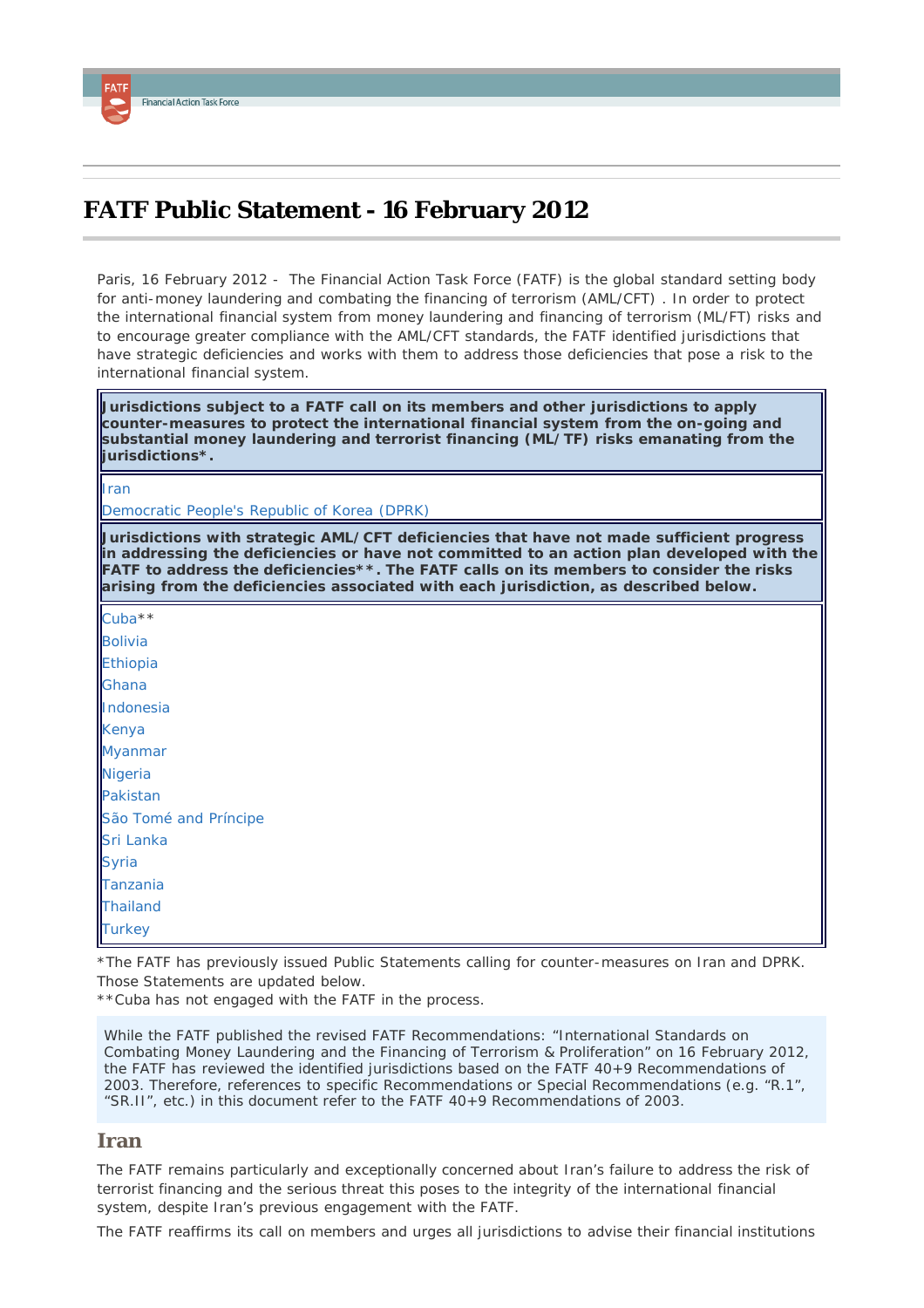to give special attention to business relationships and transactions with Iran, including Iranian companies and financial institutions. In addition to enhanced scrutiny, the FATF reaffirms its 25 February 2009 call on its members and urges all jurisdictions to apply effective counter-measures to protect their financial sectors from money laundering and financing of terrorism (ML/FT) risks emanating from Iran. FATF continues to urge jurisdictions to protect against correspondent relationships being used to bypass or evade counter-measures and risk mitigation practices and to take into account ML/FT risks when considering requests by Iranian financial institutions to open branches and subsidiaries in their jurisdiction. Due to the continuing terrorist financing threat emanating from Iran, jurisdictions should consider the steps already taken and possible additional safeguards or strengthen existing ones.

The FATF urges Iran to immediately and meaningfully address its AML/CFT deficiencies, in particular by criminalising terrorist financing and effectively implementing suspicious transaction reporting (STR) requirements. If Iran fails to take concrete steps to improve its CFT regime, the FATF will consider calling on its members and urging all jurisdictions to strengthen counter-measures in June 2012.

## <span id="page-1-0"></span>**Democratic People's Republic of Korea (DPRK)**

The FATF remains concerned by the DPRK's failure to address the significant deficiencies in its antimoney laundering and combating the financing of terrorism (AML/CFT) regime and the serious threat this poses to the integrity of the international financial system. The FATF urges the DPRK to immediately and meaningfully address its AML/CFT deficiencies.

The FATF reaffirms its 25 February 2011 call on its members and urges all jurisdictions to advise their financial institutions to give special attention to business relationships and transactions with the DPRK, including DPRK companies and financial institutions. In addition to enhanced scrutiny, the FATF further calls on its members and urges all jurisdictions to apply effective counter-measures to protect their financial sectors from money laundering and financing of terrorism (ML/FT) risks emanating from the DPRK. Jurisdictions should also protect against correspondent relationships being used to bypass or evade counter-measures and risk mitigation practices, and take into account ML/FT risks when considering requests by DPRK financial institutions to open branches and subsidiaries in their jurisdiction.

The FATF acknowledges the latest outreach from DPRK to FATF and remains prepared to engage directly in assisting the DPRK to address its AML/CFT deficiencies.

### <span id="page-1-1"></span>**Cuba**

Cuba has not committed to the AML/CFT international standards, nor has it constructively directly engaged with the FATF. At the same time, Cuba attended a GAFISUD plenary as a guest and prepared an informal document on its AML/CFT regime. The FATF has identified Cuba as having strategic AML/CFT deficiencies that pose a risk to the international financial system. The FATF urges Cuba to develop an

\_\_\_\_\_\_\_\_\_\_\_\_\_\_\_\_\_\_\_\_\_\_\_\_\_\_\_\_\_\_\_\_\_\_\_\_

AML/CFT regime in line with international standards, and encourages Cuba to establish a constructive and direct dialogue with the FATF and is ready to work with the Cuban authorities to this end.

\_\_\_\_\_\_\_\_\_\_\_\_\_\_\_\_\_\_\_\_\_\_\_\_\_\_\_\_\_\_\_\_\_\_\_\_

### <span id="page-1-2"></span>**Bolivia**

Bolivia has taken steps towards improving its AML/CFT regime, including enacting CFT legislation and regulations. Despite Bolivia's high-level political commitment to work with the FATF and GAFISUD to address its strategic AML/CFT deficiencies, Bolivia has not made sufficient progress in implementing its action plan, and certain strategic AML/CFT deficiencies remain. Bolivia should work on addressing these deficiencies, including by: (1) ensuring adequate criminalisation of money laundering (Recommendation 1); (2) adequately criminalising terrorist financing (Special Recommendation II); (3) establishing and implementing an adequate legal framework for identifying and freezing terrorist assets (Special Recommendation III); and (4) establishing a fully operational and effective Financial Intelligence Unit (Recommendation 26). The FATF encourages Bolivia to address its remaining deficiencies and continue the process of implementing its action plan.

### <span id="page-1-3"></span>**Ethiopia**

Despite Ethiopia's high-level political commitment to work with the FATF to address its strategic AML/CFT deficiencies, Ethiopia has not made sufficient progress in implementing its action plan, and certain strategic AML/CFT deficiencies remain. Ethiopia should work on addressing these deficiencies, including by: (1) adequately criminalising money laundering and terrorist financing (Recommendation 1 and Special Recommendation II); (2) establishing and implementing an adequate legal framework and procedures to identify and freeze terrorist assets (Special Recommendation III); (3) ensuring a fully operational and effectively functioning Financial Intelligence Unit (Recommendation 26); and (4)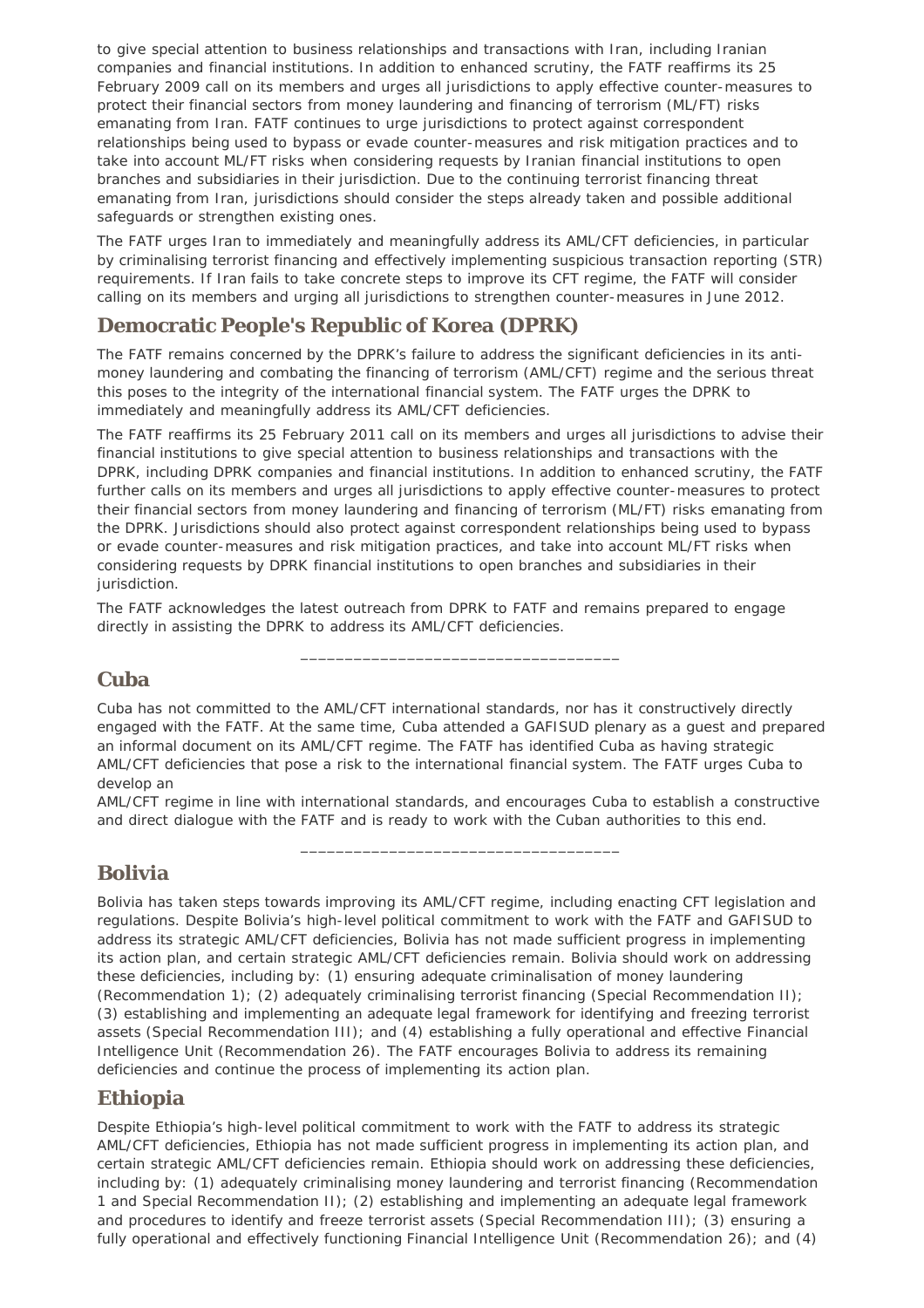implementing effective, proportionate and dissuasive sanctions in order to deal with natural or legal persons that do not comply with the national AML/CFT requirements (Recommendation 17). The FATF encourages Ethiopia to address its remaining deficiencies and continue the process of implementing its action plan.

#### <span id="page-2-0"></span>**Ghana**

Ghana has taken steps towards improving its AML/CFT regime, including by ratifying the UN Convention on Transnational Organised Crime and issuing CDD guidelines. Despite Ghana's high-level political commitment to work with the FATF and GIABA to address its strategic AML/CFT deficiencies, Ghana has not made sufficient progress in implementing its action plan, and certain strategic AML/CFT deficiencies remain. Ghana should work on implementing its action plan to address these deficiencies, including by: (1) adequately criminalising money laundering and terrorist financing (Recommendation 1 and Special Recommendation II); (2) establishing and implementing adequate measures for the confiscation of funds related to money laundering (Recommendation 3); (3) establishing a fully operational and effectively functioning Financial Intelligence Unit (Recommendation 26); and (4) establishing and implementing adequate procedures to identify and freeze terrorist assets (Special Recommendation III). The FATF encourages Ghana to address its remaining deficiencies and continue the process of implementing its action plan.

### <span id="page-2-1"></span>**Indonesia**

Indonesia has taken significant steps towards improving its AML/CFT regime, including by enacting AML legislation in 2010 and developing draft comprehensive CFT legislation. Despite Indonesia's highlevel political commitment to work with the FATF and APG to address its strategic AML/CFT deficiencies, Indonesia has not made sufficient progress in implementing its action plan, and certain strategic AML/CFT deficiencies remain. Indonesia should work on implementing its action plan to address these deficiencies, including by: (1) adequately criminalising terrorist financing (Special Recommendation II); (2) establishing and implementing adequate procedures to identify and freeze terrorist assets (Special Recommendation III); and (3) amending and implementing laws or other instruments to fully implement the 1999 International Convention for the Suppression of Financing of Terrorism (Special Recommendation I). The FATF encourages Indonesia to address its remaining deficiencies and continue the process of implementing its action plan.

### <span id="page-2-2"></span>**Kenya**

Despite Kenya's high-level political commitment to work with the FATF and ESAAMLG to address its strategic AML/CFT deficiencies, Kenya has not made sufficient progress in implementing its action plan, and certain strategic AML/CFT deficiencies remain. Kenya should work on addressing these deficiencies, including by: (1) adequately criminalising money laundering and terrorist financing (Recommendation 1 and Special Recommendation II); (2) ensuring a fully operational and effectively functioning Financial Intelligence Unit (Recommendation 26); (3) establishing and implementing an adequate legal framework for identifying and freezing terrorist assets (Special Recommendation III); and (4) implementing effective, proportionate and dissuasive sanctions in order to deal with natural or legal persons that do not comply with the national AML/CFT requirements (Recommendation 17). The FATF welcomes the adoption of the ESAAMLG mutual evaluation report and will work with Kenya in light of the further deficiencies identified in the report. The FATF encourages Kenya to address its remaining deficiencies and continue the process of implementing its action plan, including by implementing the AML legislation and setting up its FIU.

#### <span id="page-2-3"></span>**Myanmar**

Despite Myanmar's high-level political commitment to work with the FATF and APG to address its strategic AML/CFT deficiencies, Myanmar has not made sufficient progress in implementing its action plan, and certain strategic AML/CFT deficiencies remain. Myanmar should work on addressing these deficiencies, including by: (1) adequately criminalising terrorist financing (Special Recommendation II); (2) establishing and implementing adequate procedures to identify and freeze terrorist assets (Special Recommendation III); (3) further strengthening the extradition framework in relation to terrorist financing (Recommendation 35 and Special Recommendation I); (4) ensuring a fully operational and effectively functioning Financial Intelligence Unit (Recommendation 26); (5) enhancing financial transparency (Recommendation 4); and (6) strengthening customer due diligence measures (Recommendation 5). The FATF encourages Myanmar to address its remaining deficiencies and continue the process of implementing its action plan.

### <span id="page-2-4"></span>**Nigeria**

Nigeria has taken steps towards improving its AML/CFT regime, including by enacting AML/CFT legislation and commencing supervision across all sectors. However, despite Nigeria's high-level political commitment to work with the FATF and GIABA to address its strategic AML/CFT deficiencies,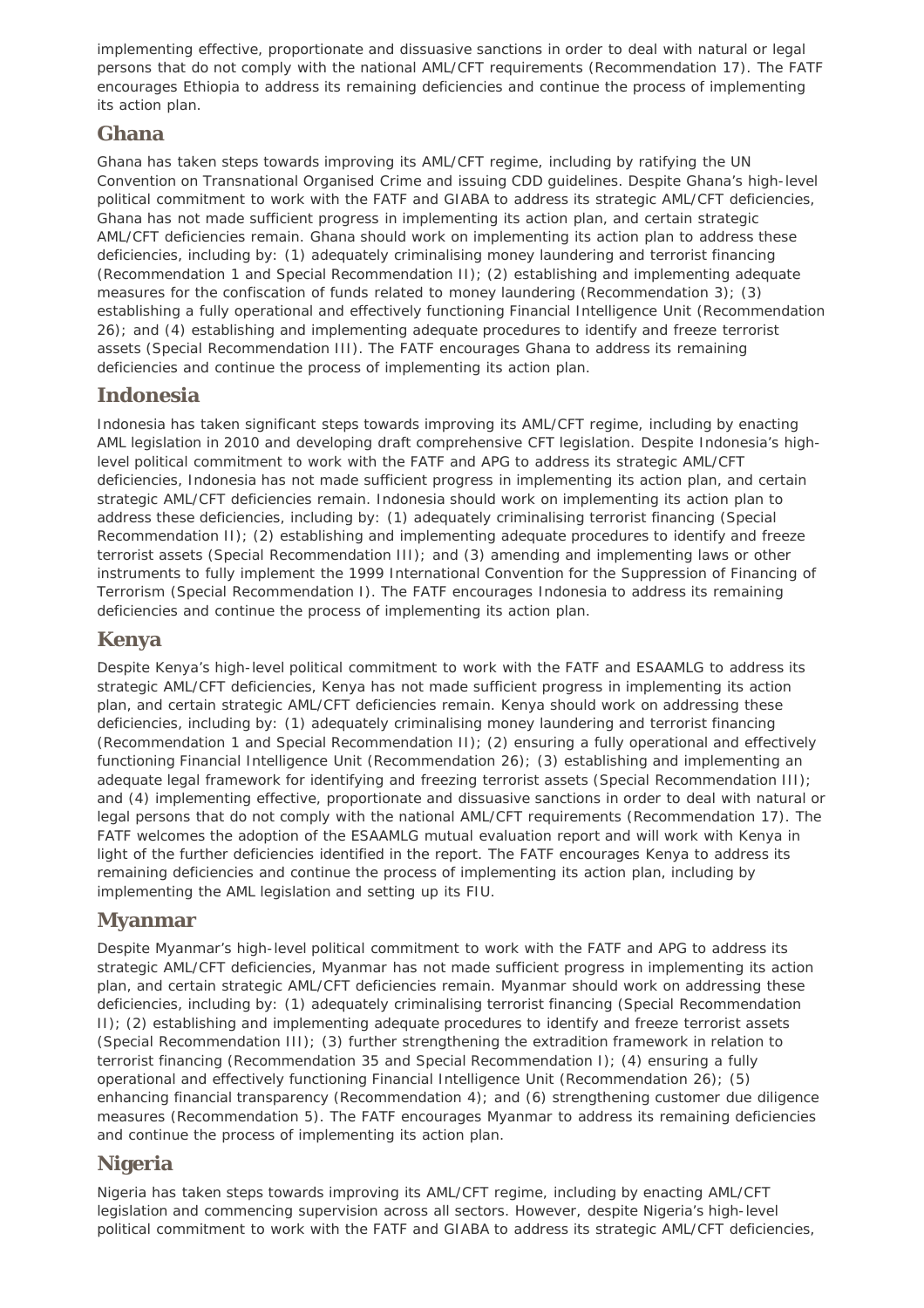further engagement with Nigeria is needed to clarify whether these deficiencies have been addressed, including: (1) adequately criminalising money laundering and terrorist financing (Recommendation 1 and Special Recommendation II); and (2) implementing adequate procedures to identify and freeze terrorist assets (Special Recommendation III). The FATF encourages Nigeria to address its remaining deficiencies and continue the process of implementing its action plan.

### <span id="page-3-0"></span>**Pakistan**

Pakistan has taken significant steps towards improving its AML/CFT regime, including by enhancing the capacity of its FIU, approving an AML/CFT strategy, and by ensuring training is provided to relevant stakeholders. Despite Pakistan's high-level political commitment to work with the FATF and APG to address its strategic AML/CFT deficiencies, Pakistan has not made sufficient progress in implementing its action plan, and certain AML/CFT deficiencies remain. Specifically, Pakistan needs to enact legislation to ensure that it meets the FATF standards regarding the terrorist financing offence (SR II) and the ability to identify, freeze, and confiscate terrorist assets (Special Recommendation III). The FATF encourages Pakistan to address the remaining deficiencies and continue to implement its action plan, including by demonstrating effective regulation of money service providers and implementing effective controls for cross-border cash transactions (Special Recommendation VI and Special Recommendation IX).

### <span id="page-3-1"></span>**São Tomé and Príncipe**

Despite São Tomé and Príncipe's high-level political commitment to work with the FATF and GIABA to address its strategic AML/CFT deficiencies, São Tomé and Príncipe has not made sufficient progress in implementing its action plan, and certain strategic deficiencies remain. São Tomé and Príncipe should work on addressing these deficiencies, including by: (1) adequately criminalising money laundering and terrorist financing (Recommendation 1 and Special Recommendation II); (2) establishing a fully operational and effectively functioning Financial Intelligence Unit (Recommendation 26); (3) ensuring that financial institutions and DNFBPs are subject to adequate AML/CFT regulation and supervision (Recommendations 23, 24 and 29); and (4) implementing effective, proportionate and dissuasive sanctions in order to deal with natural or legal persons that do not comply with the national AML/CFT requirements (Recommendation 17). The FATF encourages São Tomé and Príncipe to address its remaining deficiencies and continue the process of implementing its action plan.

### <span id="page-3-2"></span>**Sri Lanka**

Despite Sri Lanka's high-level political commitment to work with the FATF and APG to address its strategic AML/CFT deficiencies, Sri Lanka has not made sufficient progress in implementing its action plan, and certain strategic AML/CFT deficiencies remain. Sri Lanka should work on addressing these deficiencies, including by: (1) adequately criminalising terrorist financing (Special Recommendation II); and (2) establishing and implementing adequate procedures to identify and freeze terrorist assets (Special Recommendation III). The FATF encourages Sri Lanka to address its remaining deficiencies and continue the process of implementing its action plan, including by continuing to work on its AML/CFT legislation.

### <span id="page-3-3"></span>**Syria**

Syria has taken significant steps towards improving its AML/CFT regime, including by improving the legal arrangements for freezing terrorist assets. However, despite Syria's high-level political commitment to work with the FATF and MENAFATF, further engagement with Syria is needed to clarify whether the remaining deficiencies have been addressed, including by: (1) implementing adequate procedures for identifying and freezing terrorist assets (Special Recommendation III); (2) ensuring that financial institutions are aware of and comply with their obligations to file suspicious transaction reports in relation to ML and FT (Recommendation 13 and Special Recommendation IV); and (3) ensuring that appropriate laws and procedures are in place to provide mutual legal assistance (Recommendations 36-38, Special Recommendation V). The FATF encourages Syria to demonstrate that its remaining deficiencies have been addressed to enable the FATF to properly evaluate Syria's progress.

### <span id="page-3-4"></span>**Tanzania**

Tanzania has taken steps towards improving its AML/CFT regime, including by the passage of amendments to the Anti-Money Laundering and Proceeds of Crime Act and the AML law for Zanzibar. However, despite Tanzania's high-level political commitment to work with the FATF and ESAAMLG to address its strategic AML/CFT deficiencies, Tanzania has not made sufficient progress in implementing its action plan, and certain strategic AML/CFT deficiencies remain. Tanzania should work on implementing its action plan to address these deficiencies, including by: (1) determining whether money laundering is adequately criminalised (Recommendation 1); (2) adequately criminalising terrorist financing (Special Recommendation II); (3) establishing and implementing adequate